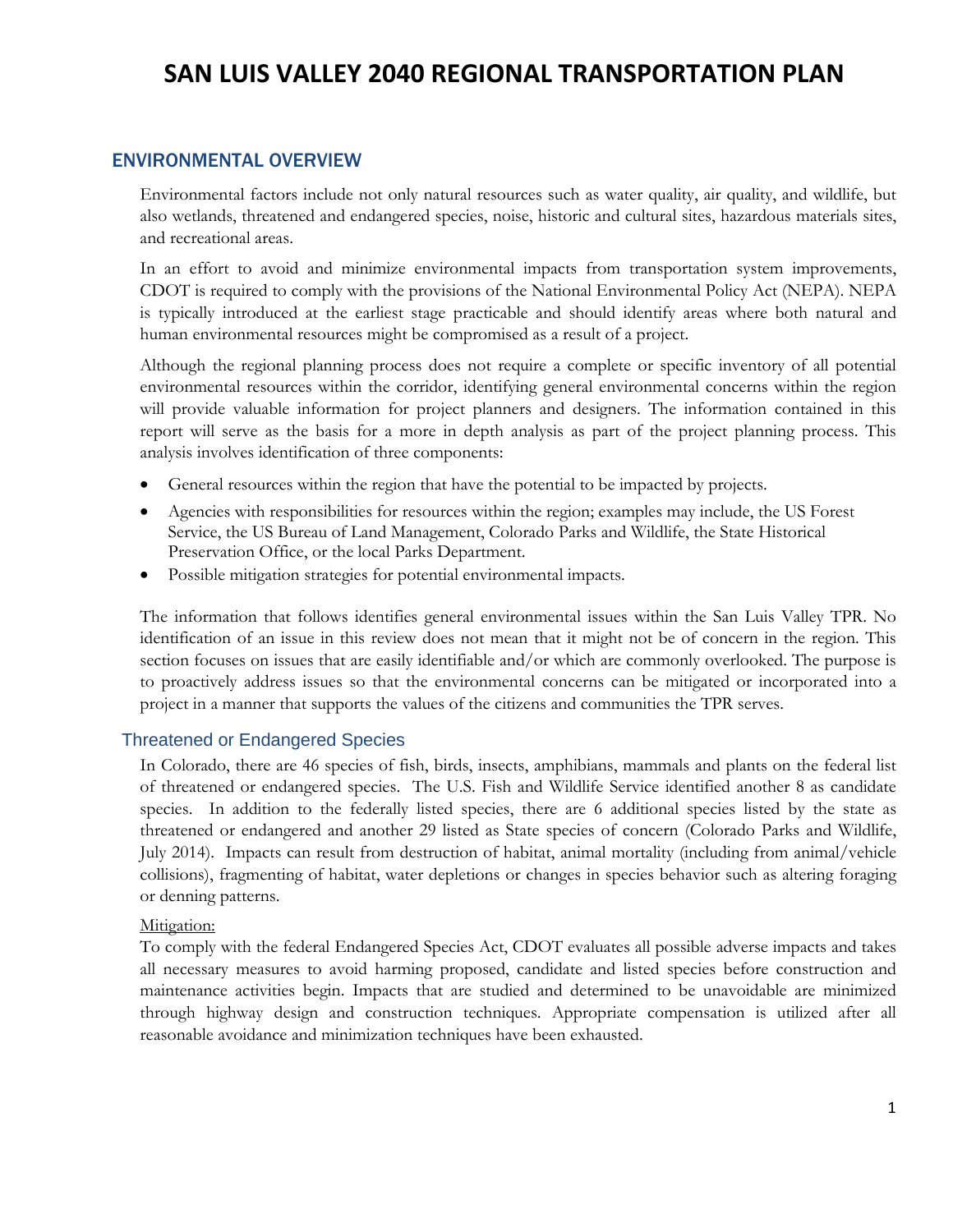Senate Bill 40 (SB40) was created primarily for the protection of fishing waters, but it does acknowledge the need to protect and preserve the fish and wildlife resources associated with streams, banks and riparian areas in Colorado. This is accomplished through erosion control, water contaminate control, discharge conditions, construction procedures, vegetation manipulation and noxious weed control. These measures, when properly used, can ensure that Colorado waters remain conducive to healthy and stable fish and wildlife populations which depend on the streams of Colorado.

The Migratory Bird Treaty Act (MBTA) protects all birds native to North America, with the exception of non-migratory upland game birds (e.g. quail, grouse, pheasant, turkey, etc.) and non-native birds (e.g., House Sparrow, European Starling, Rock Dove (common pigeon), and Eurasian Collared Doves). The MBTA states that it is "unlawful to pursue, hunt, take, capture, kill, possess, sell, purchase, barter, import, export, or transport any migratory bird, or any part, nest, or egg or any such bird." The MBTA currently protects over 800 species of birds that occur in the U.S. CDOT has developed a set of specifications (Spec. 240) that are designed to protect migratory birds and comply with act.

## Air Quality

The Colorado Air Quality Control Commission, a division of the Colorado Department of Health and Environment, is responsible for developing and adopting a regulatory program to protect and improve air quality in Colorado. Typically, the commission is involved in the maintenance of the regulations through modification and revision. Much of the air quality management program currently is in place and has been adopted over time. Establishing new programs is occasionally considered by the commission. The commission oversees the implementation of the air quality programs. The commission is responsible for hearing appeals of the Air Pollution Control Division's implementation of the programs through permit terms and conditions and enforcement actions. Colorado's air quality management program regulates air pollutant emissions from stationary industrial sources, cars and light duty trucks, burning practices, street sanding and sweeping activities, and the use of prescribed fire. The air quality program also is focused on visibility, odor and transportation planning impacts to future air quality.

The Colorado Air Quality Control Commission distributed a "2012 Air Quality Data Report" from the Air Pollution Control Division addressing air quality issues and attainment designations in the state of Colorado. When discussing air quality in Colorado, the Air Quality Control Commission separates the state into six regions to more clearly address each region's air quality conditions and activities. The San Luis Valley TPR falls within the Western Slope air quality region.

During the 1970s and 1980s, the U.S. Environmental Protection Agency (EPA) designated many Colorado cities and towns as nonattainment areas because the areas violated nationwide air quality standards. Despite multiple PM10 exceptional events (natural high wind events) that elevate monitored PM concentrations above the 150 ug/m<sup>3</sup> National Ambient Air Quality Standard in and around Alamosa, the San Luis Valley TPR remains in attainment.

In order to comply with the Clean Air Act (CAA), the State of Colorado adopted the following standards/regulations that relate to transportation projects, which in turn apply to the San Luis Valley TPR:

 Ambient Air Quality Standards Regulation - This regulation established ambient air quality standards for the state and dictates monitoring procedures and data handling protocols. It also identified non-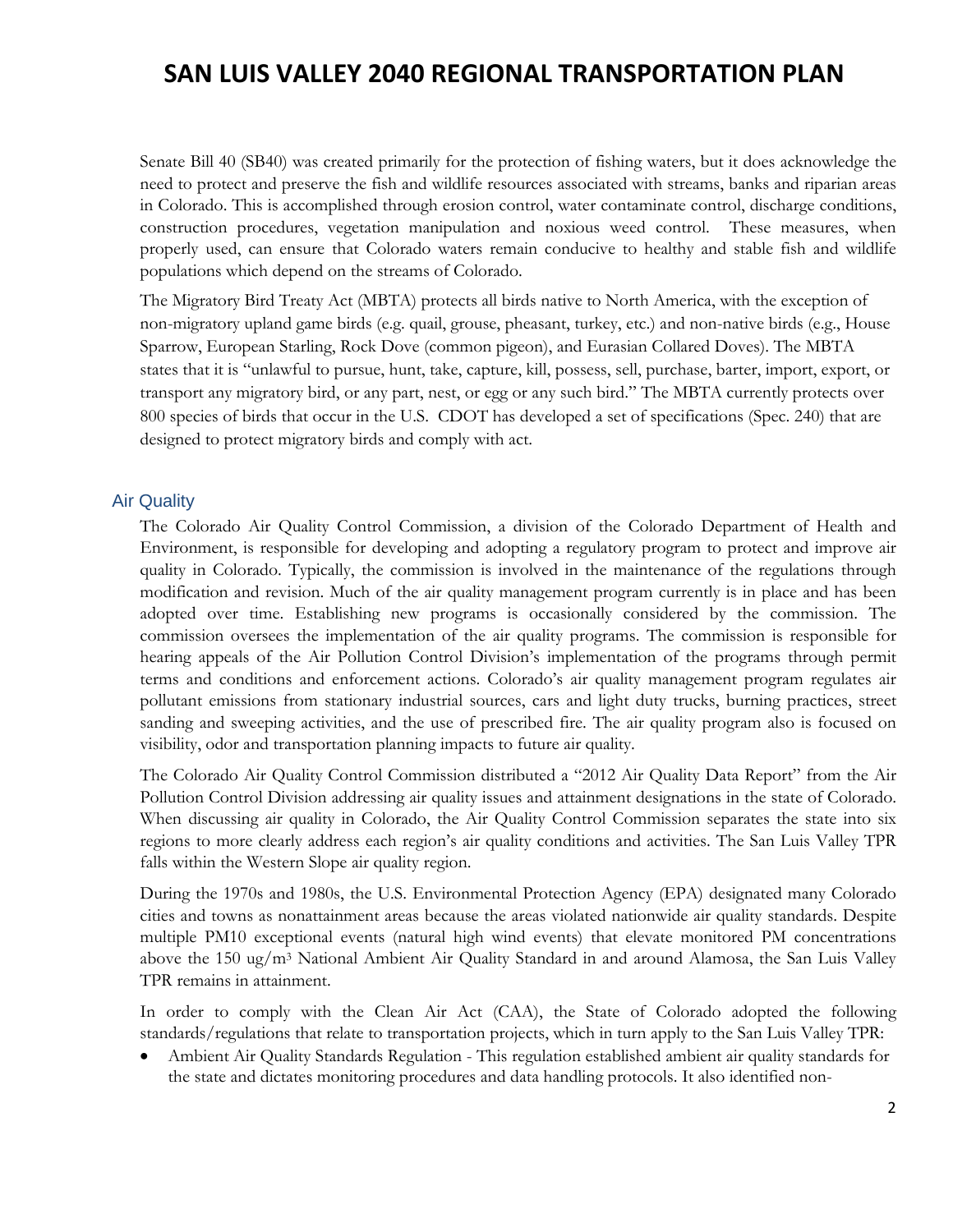attainment areas in the state, which have historically violated federal and state air quality standards.

- State Implementation Plan Specific Regulations This regulation defines specific requirements concerning air quality control strategies and contingency measures for non-attainment areas in the state.
- Transportation Conformity, Reg. No.  $10 -$  This regulation defines the criteria the Colorado Air Quality Control Commission uses to evaluate the consistency between state air quality standards/objectives, and transportation planning and major construction activities across the state, as defined in the state implementation plans.
- Street Sanding & Sweeping, Reg. No. 16 This regulation sets specific standards for street sanding and sweeping practices.

### Water Quality/Wetlands

There are four major river basins within Colorado. They are: Colorado, South Platte, Rio Grande, and the Arkansas. Within these basins are numerous creeks, tributaries, and ditches; as well as lakes, floodplains, and wetlands. The SLV TPR is mostly in the Rio Grande River Basin with some portions to the west in the Colorado River Basin, in particular Mineral County and portions of Conejos and Rio Grande counties. To the north – a portion of northwestern Saguache County and all of Chaffee County are in the Arkansas River Basin. The Water Pollution Control Act of 1972, later amended to include the Clean Water Act (CWA), protects the waters of the TPR. This Act promulgated the National Pollution Discharge Elimination System (NPDES) and created water discharge standards which includes maintaining the chemical, physical and biological integrity of the nation's waters. Protection of these waters is done through regulatory review and permits. A list of potential environmental permits is listed in the subsequent paragraph.

### Mitigation:

Some transportation projects that occur near highly sensitive water bodies, such as drinking water sources or impaired streams, can be required to implement best management practices to ensure that degradation of the water body does not occur.

Impacted wetlands are required to be mitigated on at least a 1:1 basis. For example, if five acres of wetlands are impacted, then five acres of wetlands must be replaced. The replacement wetlands are typically created as close to the impacted wetlands as possible and perform the same ecological and societal functions as the impacted wetlands. Wetland banks are becoming more prevalent and are available to purchase credits to replace impacted wetlands, if they are both in the same watershed.

### **Noise**

The FHWA Noise Abatement Criteria (NAC) define noise levels which, if approached or exceeded, require noise abatement consideration. FHWA requires all states to define at what value a predicted noise level approaches the NAC, thus, resulting in a noise impact. CDOT has defined "approach" as 1dBA less than the FHWA NAC for use in identifying traffic noise impacts in traffic noise analyses.

Noise abatement guidelines also state that noise abatement must be considered when the noise levels "substantially exceed the existing noise levels." This criterion is defined as increases in the L(eq) of 10.0 dBA or more above existing noise levels.

As existing higher-speed transportation facilities are widened or new facilities are constructed noise becomes a greater issue. Noise can also be an issue for lower-speed facilities where steep grades or a high percentage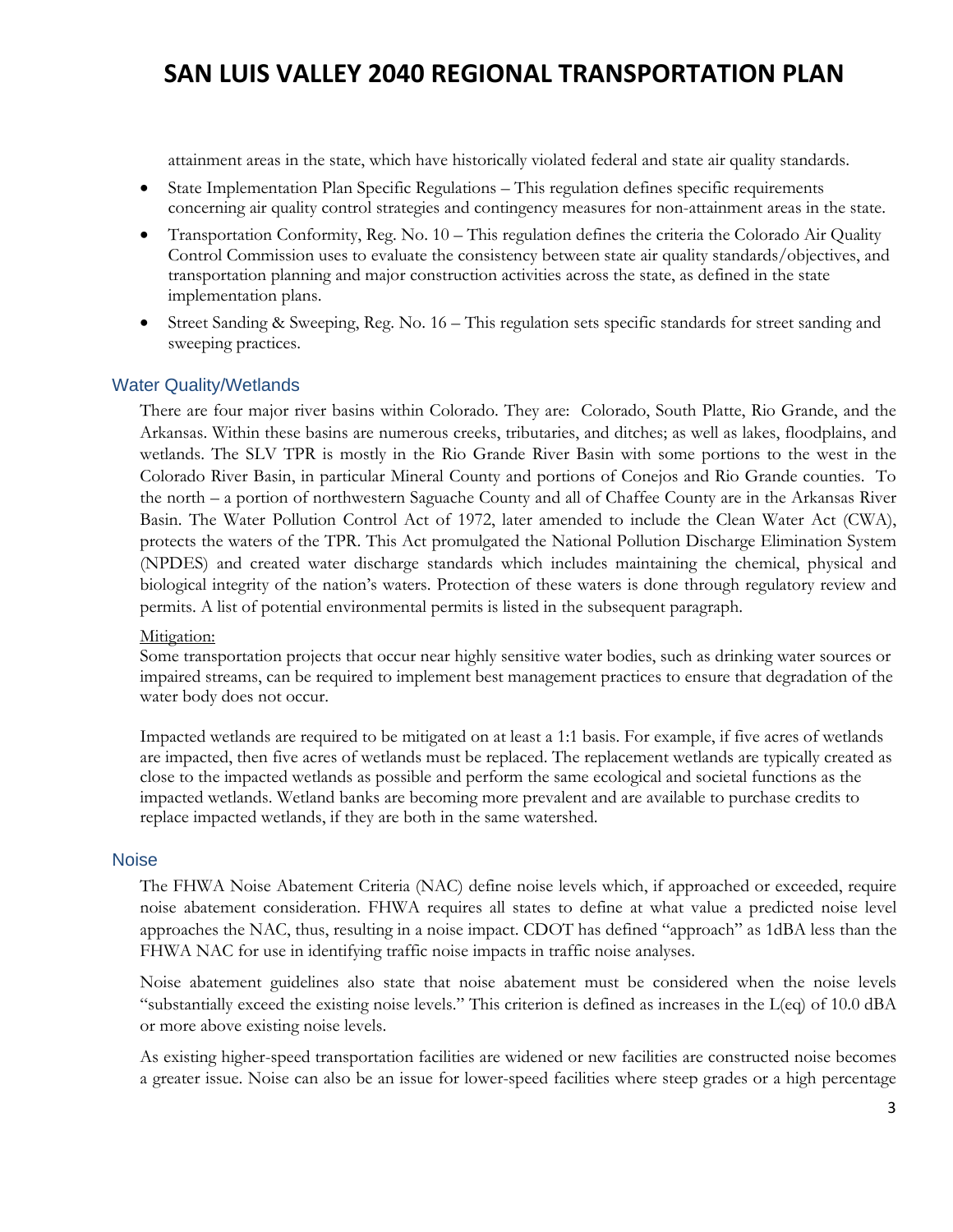of trucks exist. As a result of potential impacts, a noise analysis is required for all projects involving federal funding meeting criteria for projects likely to cause noise impacts.

#### Mitigation:

If noise impacts exceed the FHWA criteria, mitigation is evaluated based on its feasibility and reasonableness. Common noise mitigation techniques include walls and earthen berms separating traffic from other land uses.

#### Historical/Archaeological Sites

Section 106 of the National Historic Preservation Act (NHPA) sets forth the process that federal agencies and their designated representatives must follow when planning undertakings that have the potential to affect significant historical and archaeological resources, known collectively as "historic properties." Typical historic resources include buildings, residential neighborhoods, commercial districts, agricultural complexes, bridges, canals, ditches, reservoirs, railroad lines and landscapes. Archaeological sites include surface scatters of chipped stone, ground stone or ceramic artifacts, architectural and non-architectural features (e.g., pit houses and fire hearth remains, respectively), or any area exhibiting evidence of intact subsurface cultural materials. More information on properties presently on or determined eligible for the National Register of Historic Properties is available on the website of History Colorado (formerly the Colorado Historical Society) at http://www.historycolorado.org/oahp.

#### Mitigation:

The State Historic Preservation Officer (SHPO) must be consulted to determine if sites that have not been entered into the National Register of Historic Places are eligible for inclusion on that list. The SHPO must also be consulted to determine the effects projects may have on historic properties. In addition, more than 40 Native American tribes have a historic interest in various parts of Colorado. The NHPA mandates that FHWA and CDOT consult with Native American tribes during the planning of federal-aid transportation projects both on and off Indian Reservations.

### Hazardous Materials

The potential to find hazardous materials during the construction of a transportation facility always exists. Hazardous materials are regulated under several programs, including: the Resource Conservation and Recovery Act (RCRA) and the Comprehensive Environmental Response, Compensation and Liability Act (CERCLA). Until specific transportation corridors and/or improvement projects are identified, no specific data collection at hazardous material sites is recommended at this time. Certain land uses frequently result in a higher potential for location of hazardous waste or materials. Examples of land uses often associated with hazardous materials include industrial and commercial activities such as existing and former mining sites; active and capped oil and gas drilling operations and pipelines; agricultural areas using chemical fertilizers, insecticides, and pesticides; and railroad crossings where there have been accidental cargo spills. Active, closed and abandoned landfill sites are also potential problem areas for transportation facility construction as are gasoline stations that potentially have leaking underground storage tanks.

### Mitigation:

Typical mitigation/remediation strategies associated with common hazardous materials encountered during construction are to remove the contaminated soil from the site and dispose of the materials appropriately or stabilize contamination on-site where possible. Depending upon the type of contamination, disposal can